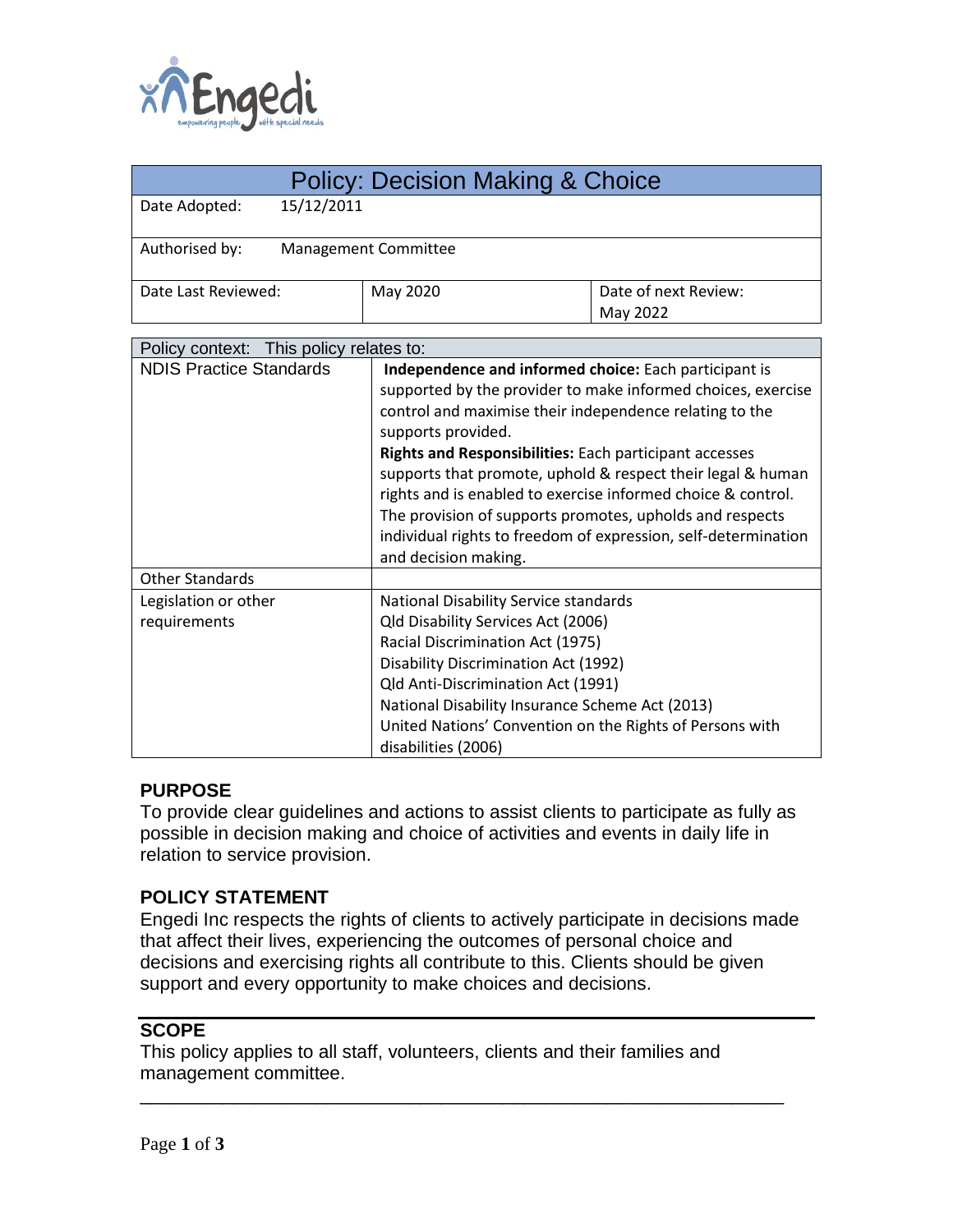

# **Decision Making & Choice**

The purpose of the NDIS is to give choice and control to individuals in relation to the services that they receive.

### **Process**

Clients must:

- Have the opportunity to make personal decisions and exercise control in all areas of their lives
- Be consulted in all decisions that affect them
- Have choice and be aware they have the choice in activities of daily living
- Be able to pursue individual interests apart from group activities
- Have an individual routine
- Participate in the development of their individual and future plans
- Be provided with all relevant information to make decisions and choices

Clients need to be aware of normal limitations and responsibilities such as:

- Limitations imposed by laws on people's actions
- The need to respect other people's rights
- The responsibility to abide by agreements

Engedi will support clients not exercise control over them. In assisting a client to make a decision Engedi staff must:

- Promote, encourage and support independence in decision making and choice by providing access to and understanding of information (as needed and appropriate to each person's ability).
- Collaborate with clients and their families/carers to develop an individual person centred support plan.
- Enhance services and quality of life for people supported through consultation and direct involvement in such decision making.
- Allow clients to make mistakes (with due regard for their safety)
- Allow clients the right to change their minds
- Inform clients about the rights of others
- Give clients time to make decisions
- Assist clients in seeking supports including their right to involve family/ significant others/ advocates (unless requested otherwise by the person receiving support).
- Consider the cultural/ language needs (including signing) of each person and their family/significant others/advocates (where they are involved) and in particular, respect the social structure of the Aboriginal and Torres Strait Islander (ATSI) Community.